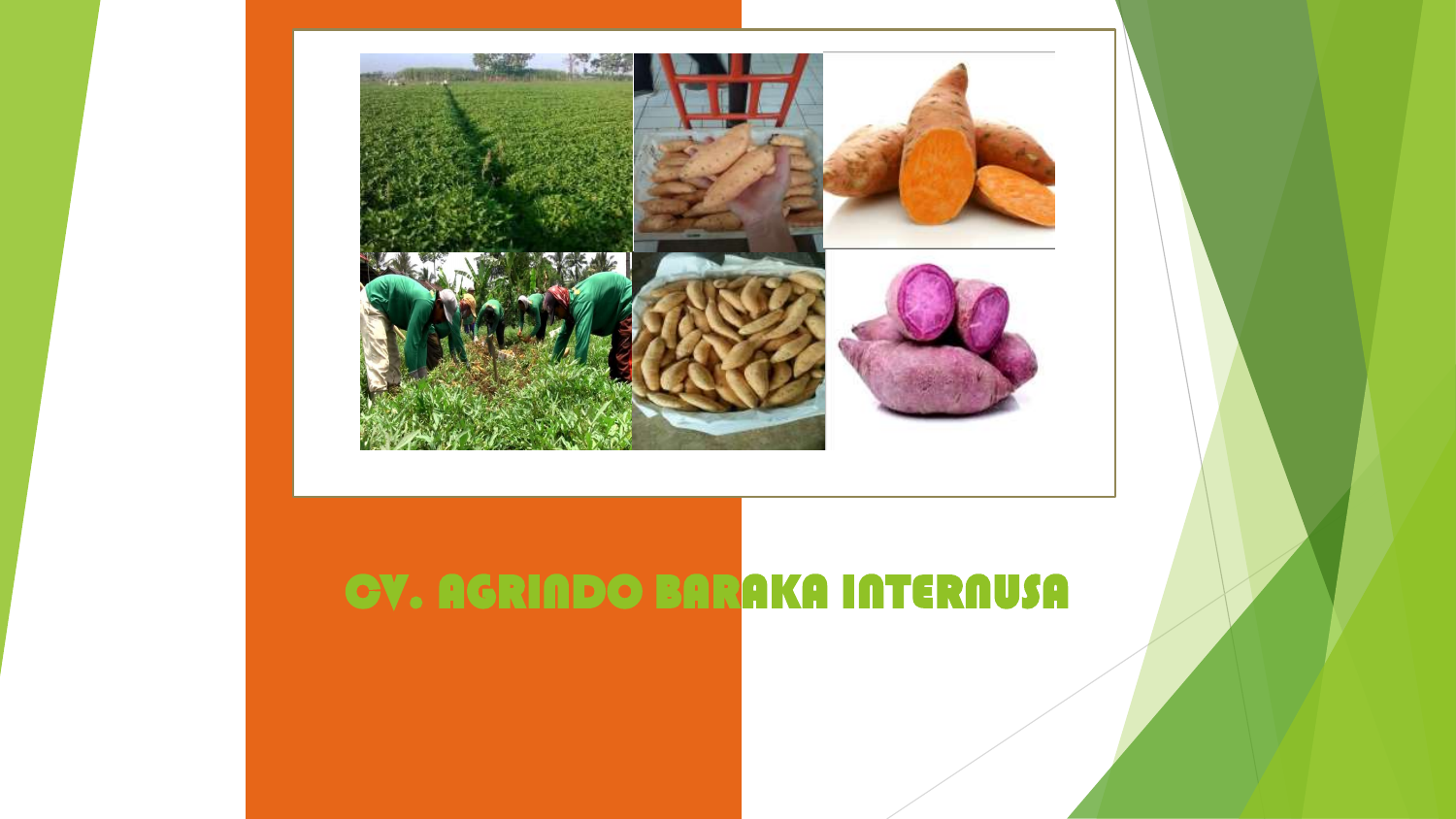CV. Agrindo Baraka Internusa is a company engaged in agriculture. We are a start-up in the agriculture trade at the vegetable export specially sweet potatoes.

- We cooperate with farmers. We buy the harvest from sweet potato farmers. We sort, grade, quality assurance and process it, then distribute sweet potatoes to our clients, for sale in companies in Indonesia and Export to all over the world through our group
	- Our farmers, our quality control team and our production team who have worked hard to deliver the highest quality products that our clients expect. Our top priority is to meet the satisfaction and expectations of our clients.

# **Who We Are Also Life ABOUT US**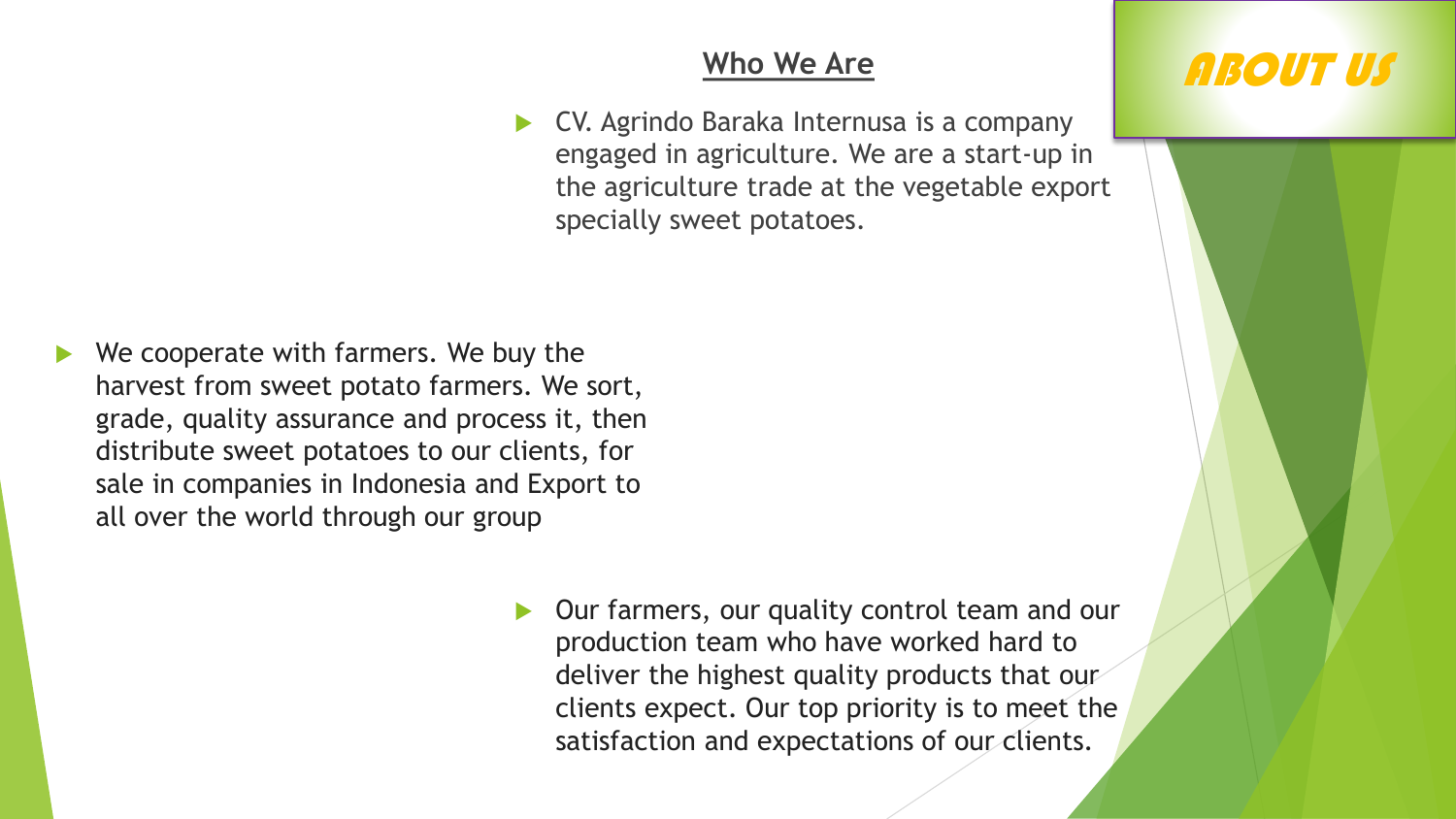#### *NOTARIAL DEED*

ANDHIKA BUDIANTO, S.H., M.KN

AKTA NOMOR : 36, 14 FEBRUARI 2022

NOMOR : AHU-0013636-AH.01.14 TAHUN 2022

#### *LICENSE*

NIB : 2102220013074

NPWP : 63.381.859.6-532.000

# ABOUT US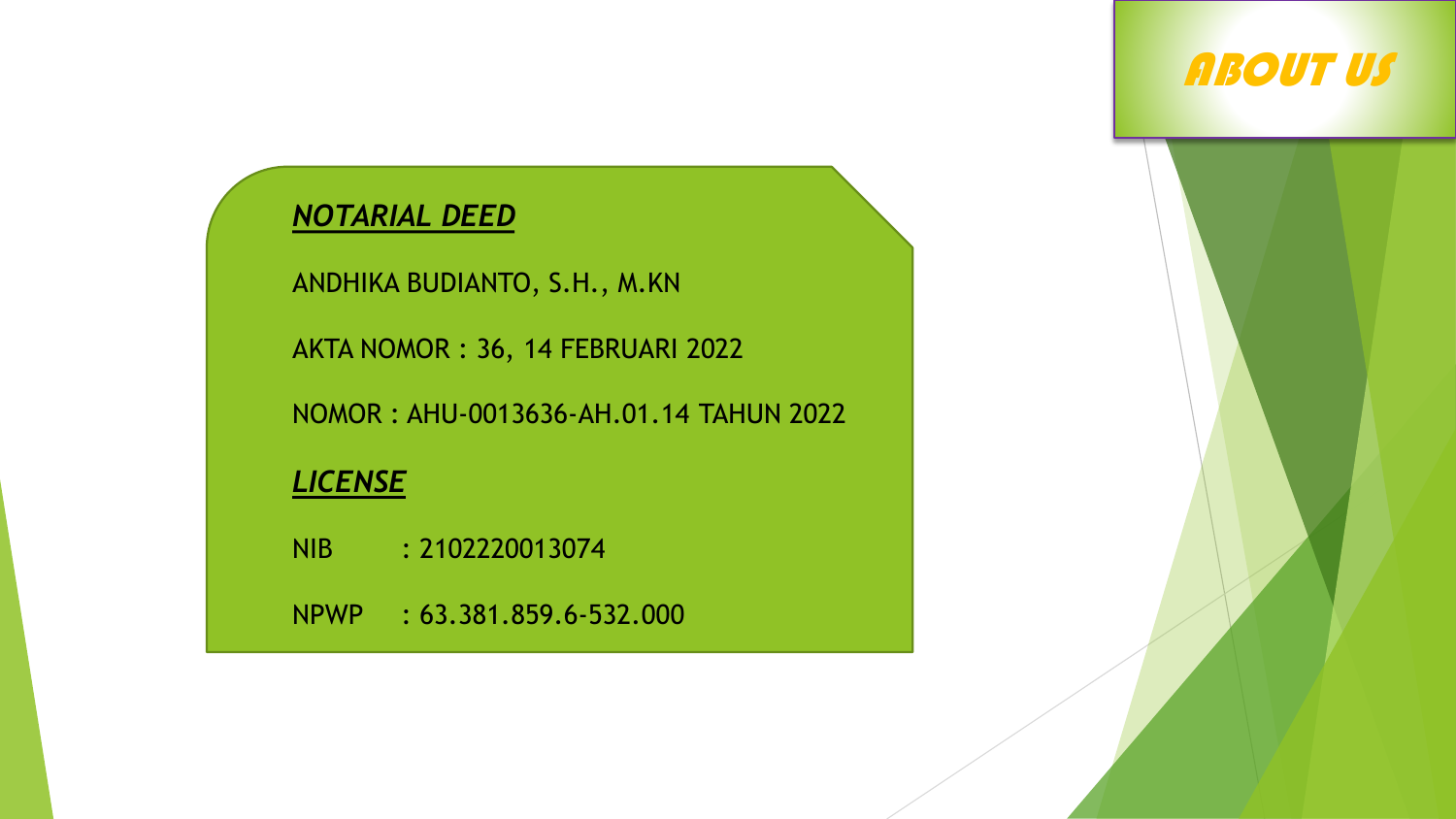### **VISION**

Become a leading company in the field of agriculture, trade export through human resources and professional management to become an export market leader in the field of agriculture.

PHILOSHOPHY

#### **MISSION**

- $\cdot$  Increase the productivity of agricultural land
- **Mantaining product quality continuously**
- $\triangleleft$  More variety of vegetable products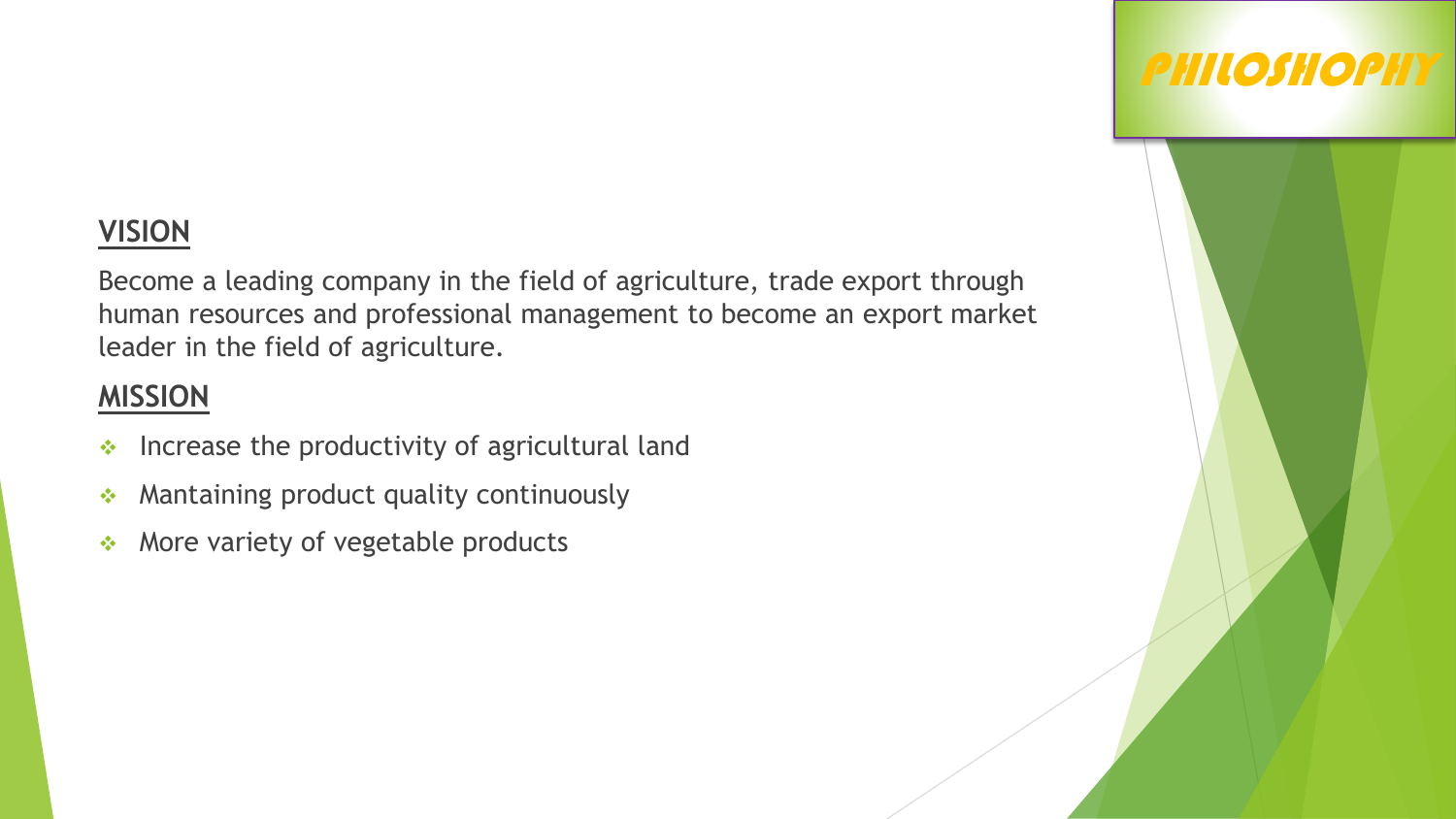## **LOCATION**

# Java Island, Indonesia



Jl. Sidoluhur No. 130 Kec. Grogol, Kab. Sukoharjo, Jawa Tengah 57552, Indonesia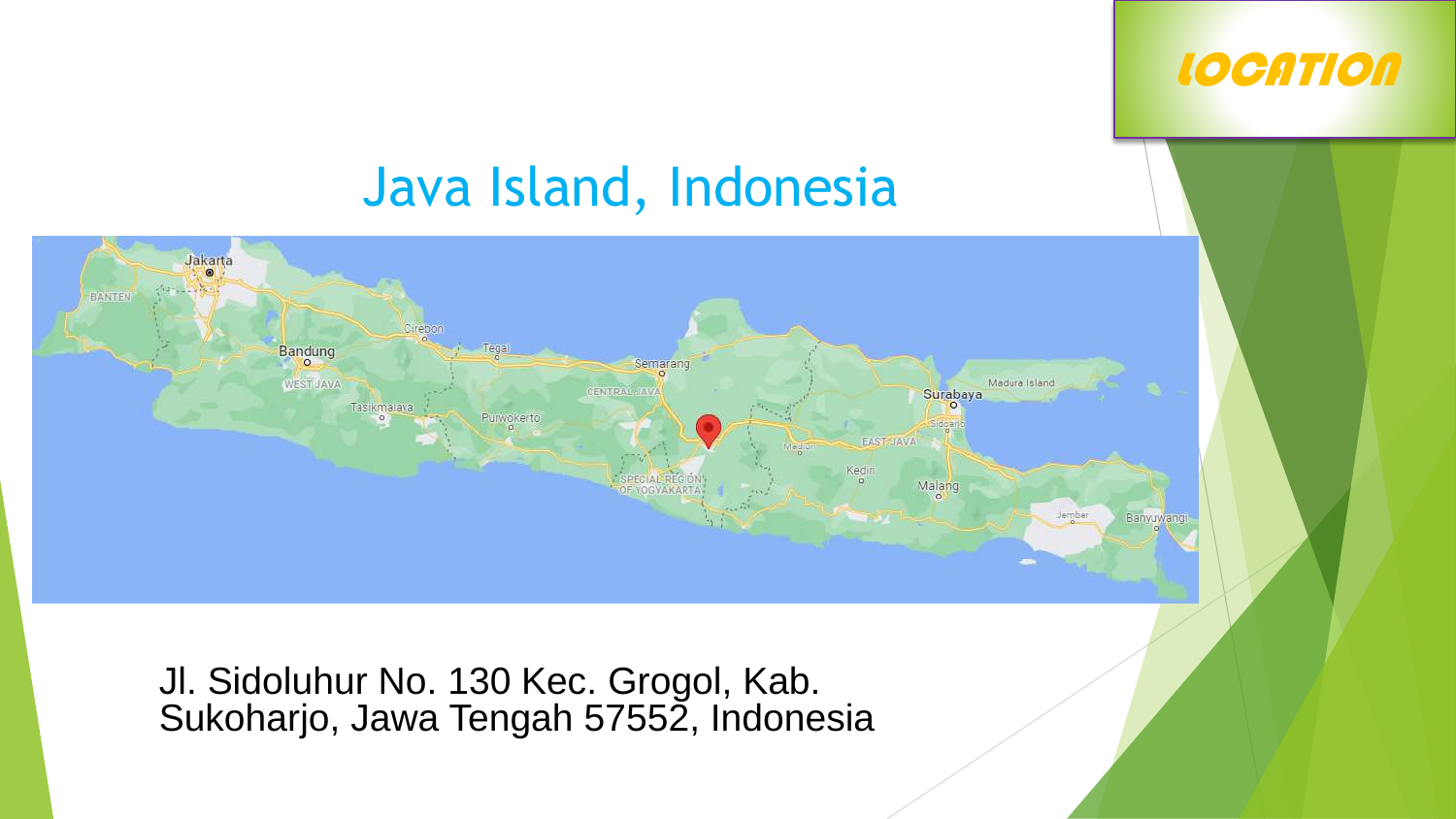#### Honey Sweet Potato

Honey Sweet Potato is one of the leading agricultural products from Indonesia. Honey sweet potato is rich in fiber and vitamin A. It also has special minerals and vitamins, namely iron, folate, manganese, vitamin (B2, B6, C, D, E) which are good for the body and skin.



### PRODUCTS



Purple Sweet Potato has a purple skin and flesh. Purple sweet potato is the most popular sweet potato because it has a sweeter taste, sticky, and softer texture than other types. Purple sweet potato is also rich in nutrients that are good for the body.

#### **Purple Sweet Potato**

### Orange Sweet Potato

Orange Sweet Potatoes can be recognized by their brown skin and orange flesh. Contains nutrients, calories, and carbohydrates that are good for the body making orange sweet potato an option to switch to a healthy lifestyle.

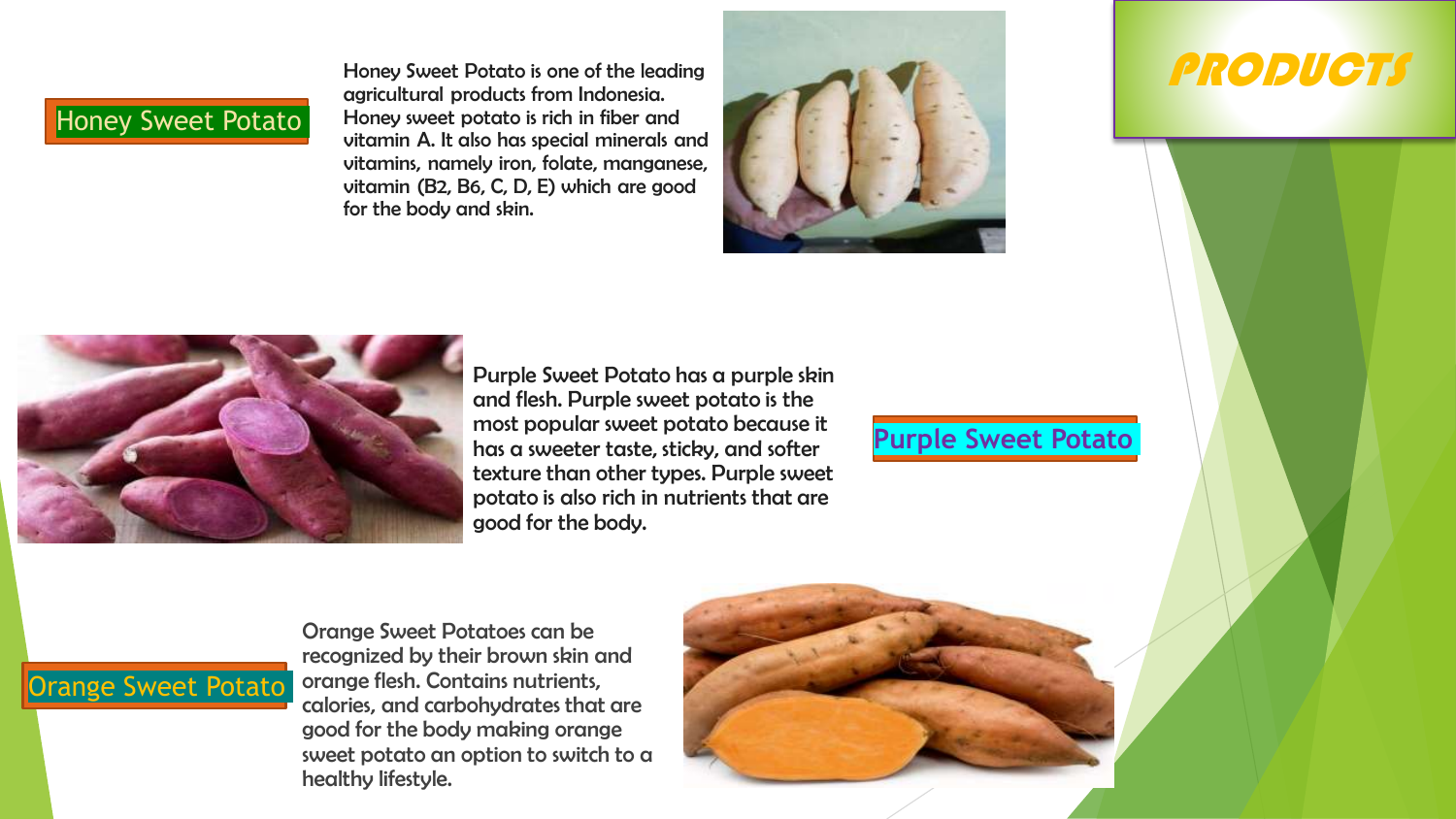# Standard Spesification

- ❖ Clean from the ground
- ❖ No blemishes, not round like potatoes,
- ❖ There are no fractures/defects due to handling techniques,
- ❖ The skin should not be scratched,
- ❖ Free from disease,
- Looks fresh, not stock
- Weight 200 to 350 gr (As requested)

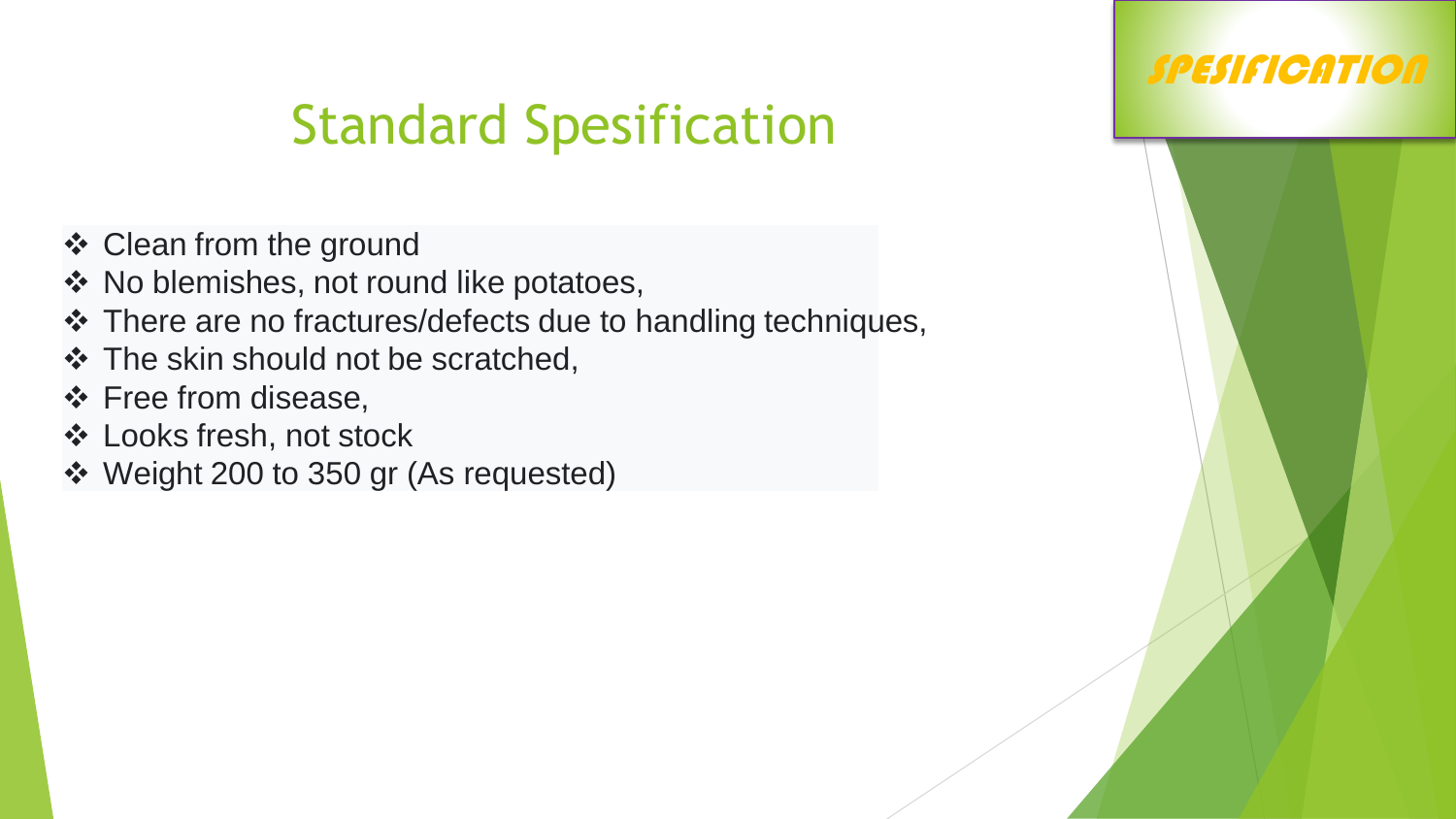# PRODUCT QUALITY

We always maintain product quality by always paying attention to every process to produce our products, ranging from selection, packing to delivery of goods.



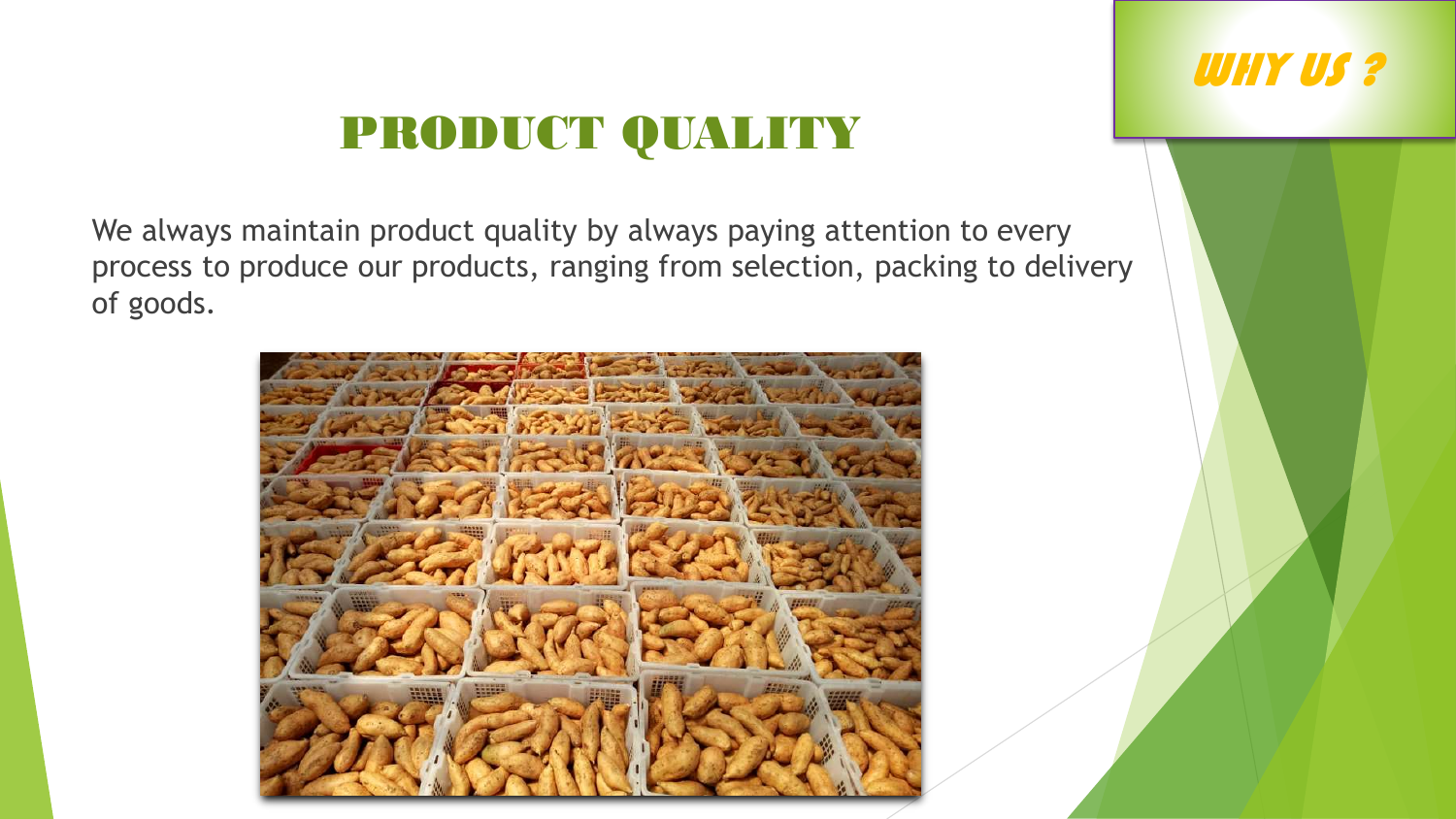We use standard cardboard packaging with ventilation holes in and out of the air. We also provide custom printing according to buyer's request (with additional cost)





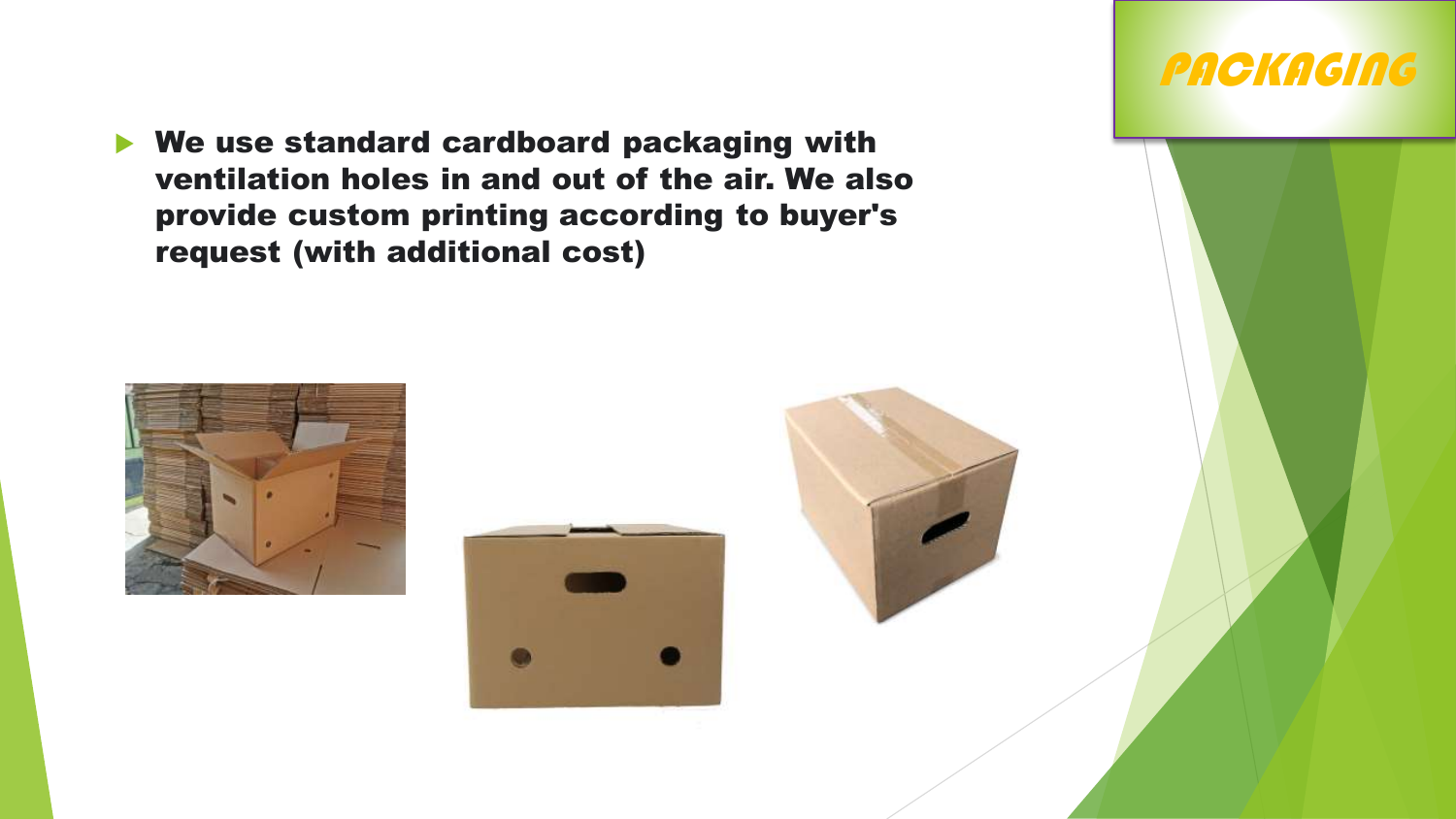- $\triangleright$  We use Free On Board (FOB) price with the following price details:
- 1. Honey Sweet Potato = US\$ 970/MT (US\$ 0.97/Kg)
- 2. Purple Sweet Potato = US\$ 1.040/MT (US\$ 1.04/Kg)
- 3. Orange Sweet Potato = US\$ 850/MT (US\$ 0.85/Kg)
- Minimum Order Quantity is 6-9 tons or 20ft refeer container

# PRICE & MOQ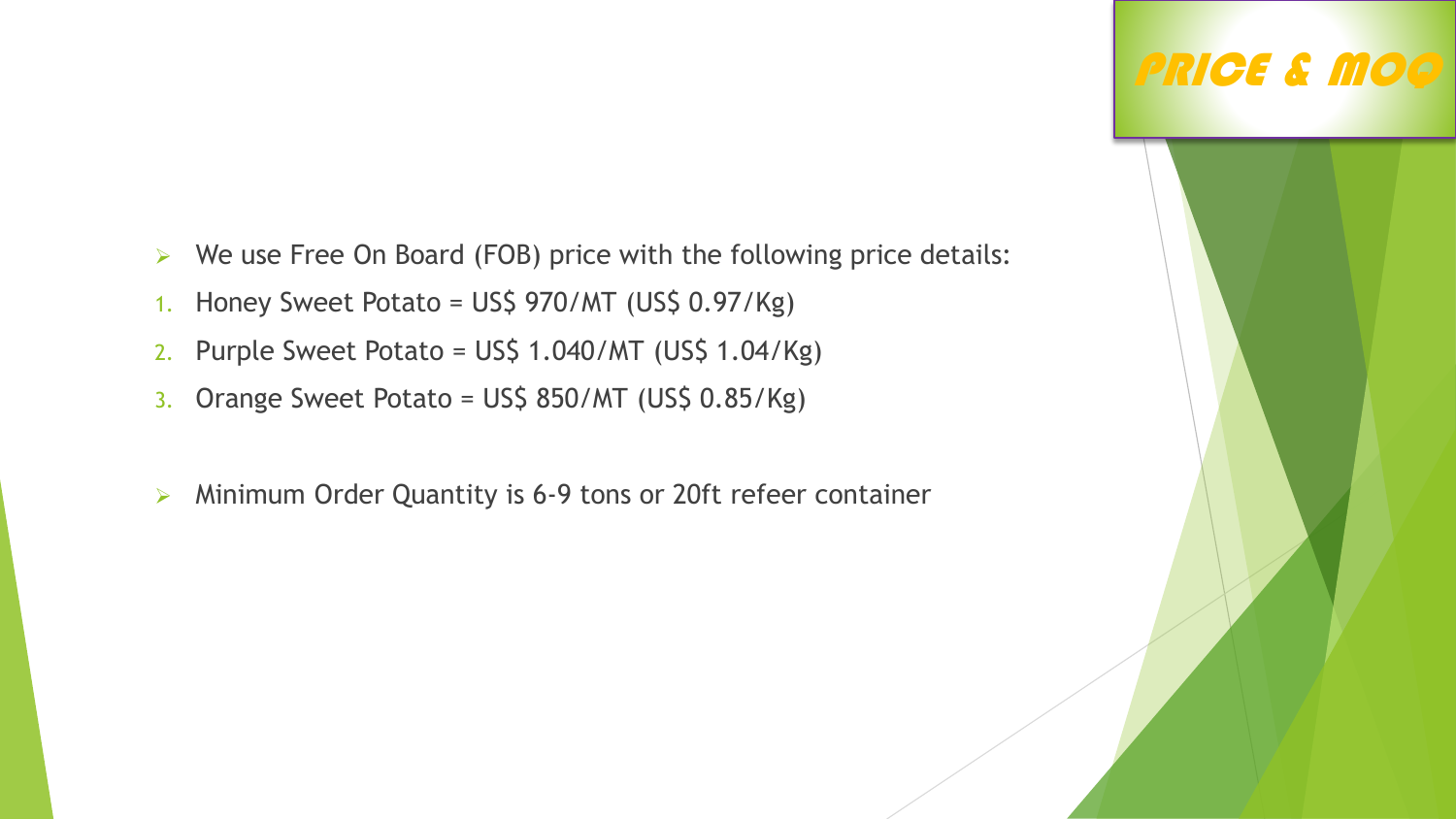# OUR PARTNER

Our partners are sweet potato farmers from several regions in Java Island. We partner with them with the aim of helping market their products, especially sweet potatoes to enter and compete in the international market (export market)



PARTNERS